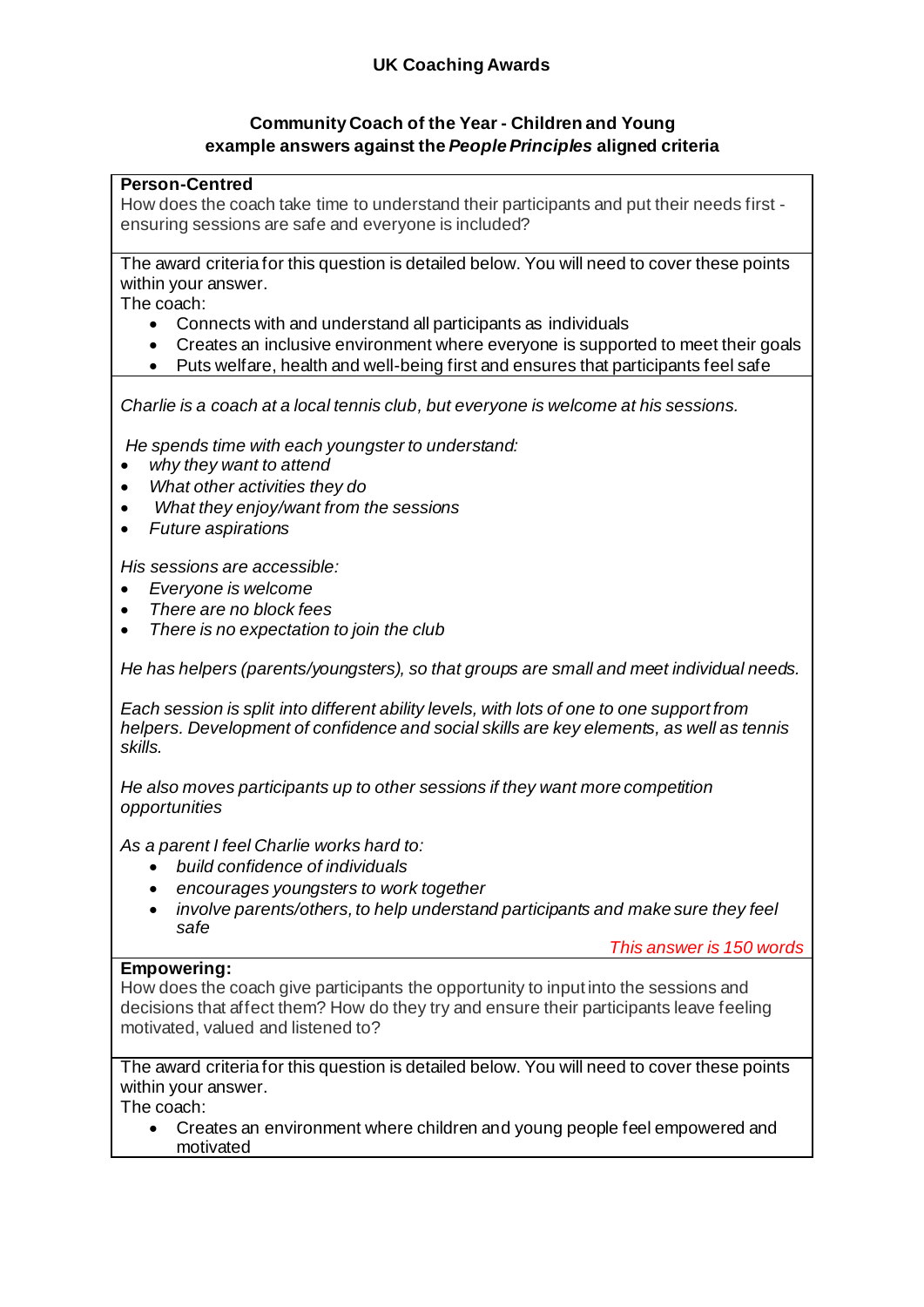- Actively encourages feedback (from participants, parents, volunteers, coaches) and acts on it
- Develops sessions together with their participants and parents/carers where needed and allows young people opportunities to take the lead

*Charlie spends time in the session explaining things, using demonstrations and asking the youngsters to demo too. He constantly provides feedback to each player and asks others to say what was good about a shots or demos they do.*

*He also:*

- *encourages feedback from players on the activities*
- *asks what warm up/cool down games they like and includes them in sessions*
- *asks participants to make up their own practices and run them for the group.*
- *develops in group competitions and encourages the youngsters to organise/run them.*

*There are group feedback sessions with children and parents to make sure people can speak up about what they like/don't like.* 

*Charlie makes sure he knows what other sport/activities youngsters do. He amends practices/sessions to fit in with other activities they have.*

*The volunteers/other coaches are also encouraged to bring their ideas forward and run activities for groups with his support.*

*This answer is 147 words*

### **Organised**

Tell us about the organisational skills of the coach. How do they make sure that everyone (participants and others supporting sessions) understands everything they are being asked to do and why?

The award criteria for this question is detailed below. You will need to cover these points within your answer.

The coach:

- Creates an environment where children and young people understand what they are trying to achieve
- Ensures everyone involved (participants, coaches, volunteers) understands what they are doing and why

*The sessions that Charlie runs are split into three groups, which players move through when they are ready and comfortable to. They run on ability levels and personal goals.*

*He will discuss with players and parents about when it is time to move into the next ability group. This will depend on:*

- *Age or length of time someone has been playing*
- *Goals of participants*
- *Skill level, and:*
- *Most importantly the youngster feels comfortable to do so*

*He has several helpers (parents/youngsters) who help him with each group. Each session also considers ability levels, and what skills youngsters feel they want to work on. Groups in the session are small and youngsters move round, so they can meet individual needs throughout the session.*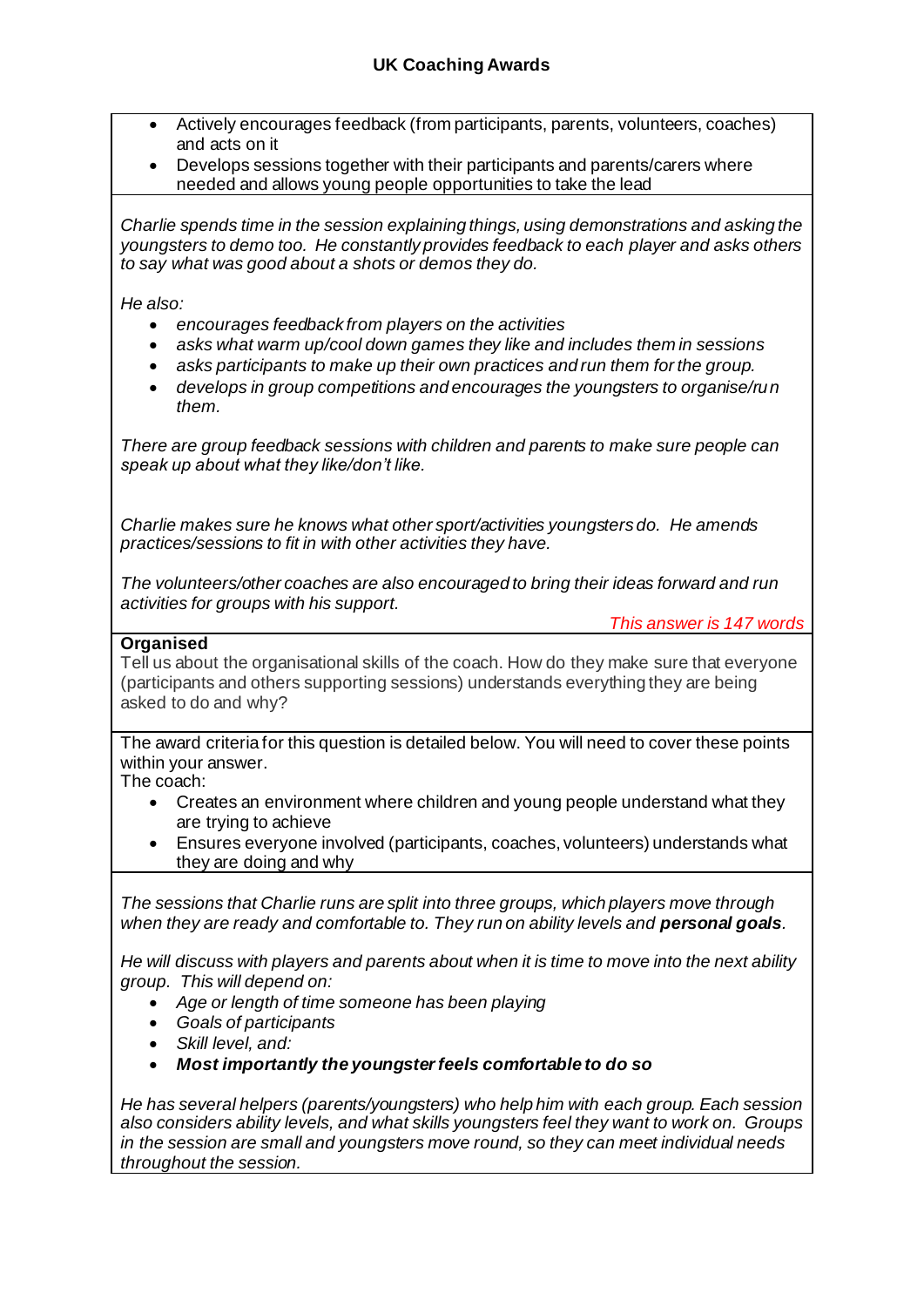*Coaches meet early to set up for the session, and chat after each session with partners and youngster get feedback, and plan for the following week.*

*This answer is 148 words*

### **Positive**

Tell us about the positive impact the coach has had on children and young people. How have they helped their participants to feel positive about being involved and proud of what they do?

The award criteria for this question is detailed below. You will need to cover these points within your answer.

The coach:

- Has helped people develop a positive attitude towards sport and physical activity
- Role models being positive in their behaviours at all times

*Charlie is passionate about tennis, youngsters staying active, and trying other sports/activities. He*

- *Encourages individual development at own pace*
- *Stretches some youngsters–into a higher level of coaching at the club*
- *Provides a flexible environment*
- *Encourages sharing of achievements at sessions – from outside tennis*

*He helped a youngster find a local football club, after being left out of a school team. His parents were thrilled at he has found another playing opportunity*

*He worked with a girl to build up her confidence to try tennis. At first, she was overwhelmed, and too shy to be involved. He worked with her (and parents and best friend) to build up her confidence. She has taken up another sport and joined a gymnastics club too!*

*Charlie is a great role model, with his can-do attitude. At end of every session he thanks people for trying hard, listening and working with together.*

## **Learning**

*This answer is 149 words*

Explain how the coach helps the people they work with (participants, volunteers, coaches) to progress. How are they committed to their own learning and development as a coach?

The award criteria for this question is detailed below. You will need to cover these points within your answer.

The coach:

- Works with their participants to help them learn and progress in the sport or activity
- Is committed to learning and development of themselves and others
- Has invested time and energy in developing themselves within coaching and is keen to continue learning and developing

*Charlie has an interactive approach to help youngsters learn. He:*

- *asks questions*
- *encourages observation and feedback on demonstrations*
- *encourages kids to demo, develop games and feed in ideas*
- *encouraging kids to watch tennis and discuss what they like about the playing techniques of their favourite players*
- *gives them little activities to try at home*

*He encourages older players, parents to get involved:*